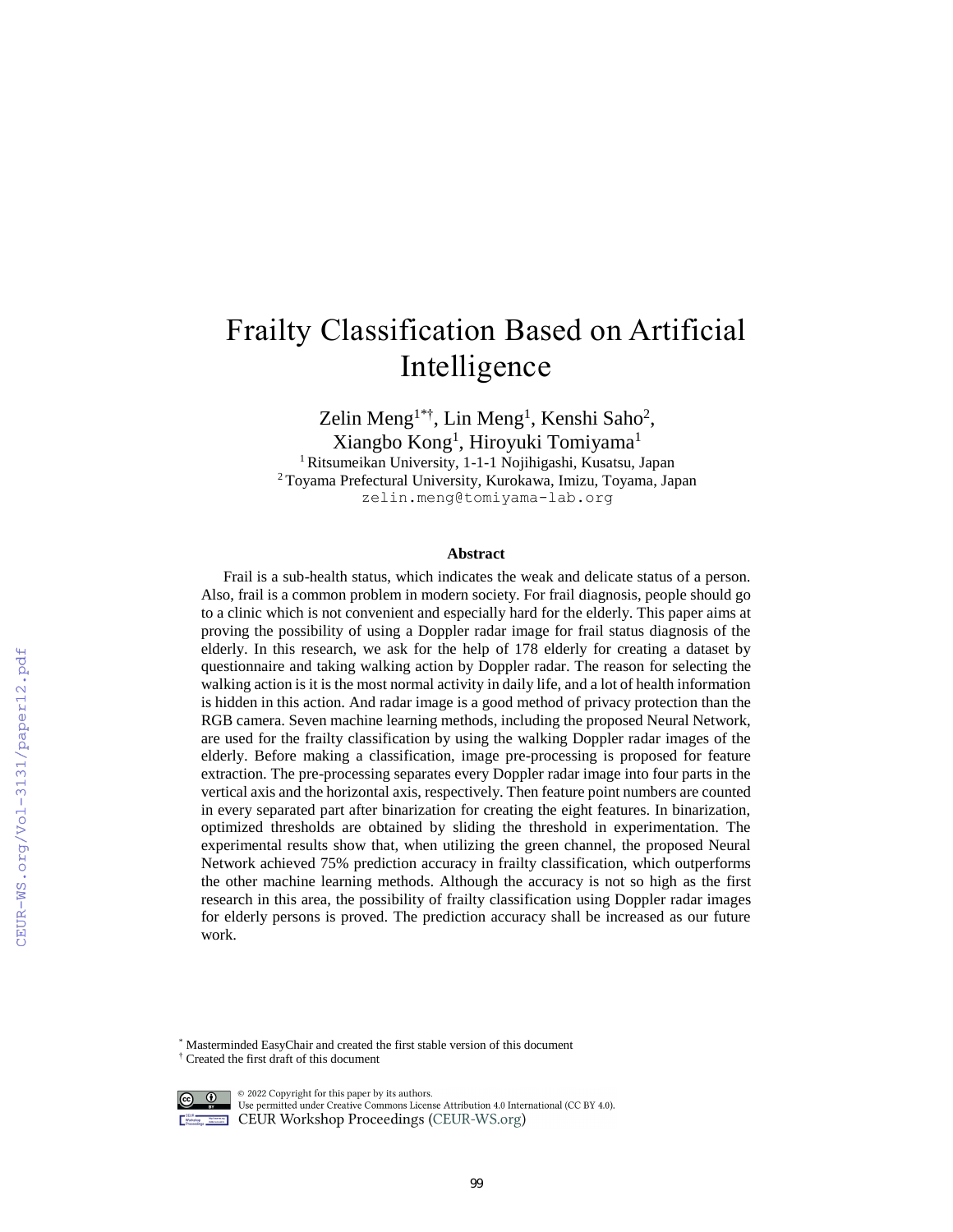## 1 Introduction

Frail is a disease, including diminished motivation not attributable to a diminished level of consciousness, cognitive impairment, or emotional distress(Marin, 1990; RS, 1991; RS1 et al., 1991), which has a deep relationship with other diseases such as Parkinson's disease, Alzheimer's disease, stroke, are often happen in the elderly people and threaten their life (J et al., 2015; AM et al., 2001; JL et al., 2005; Caeiro et al., 2013). They also noticed that Alzheimer's disease was found in frailty about half of 47% (JL et al., 29 2005). However, for frailty diagnosis, the elderly should go to a clinic that is not convenient and hard for them elderly. Currently, a few researchers have developed a computer version system to assistant the frailty diagnosis in remote operation. However, the system uses face images which have a problem in privacy protection. And the patients should have subjective symptoms for asking the doctor. Furthermore, frailty usually does not have subjective symptoms, especially be founded by the solitary elderly. Hence the elderly may delay the diagnosis and lost the best treatment period.

As we have known, the world is facing the elderly society which a very high speed, especially in Japan. In Japan, the percentage of the population aged 65 and over (percentage of the elderly) is 28.1%. The population aged between 65 and 74 years is 13.9% and aged 75 years and over is 14.2% in 2018. By 2065, more than 65 years will arrive at 38.4%, more than 75 years will arrive at 25.6% (Japan, 2019). Hence, convenient frailty diagnosis has become much more significant than before. The convenient frailty diagnosis helps the elderly do the early examination and reduce the risk of health problems. This paper tries to use Doppler radar image(DRI) for the frailty classification of the elderly which will help the early access of frailty. Doppler radar images are not using face images which may protect privacy very well. And the Doppler radar may equip in the room and checking the frailty every day without any previous preparation. Unfortunately, little work is done in the area, causing no research to show which action is fit for frailty classification. Hence, We select the most normal activity in daily life – walking. This is mainly because walking has a deep relationship with a health condition. In early1984, walking abilities are used for clinical gait assessment in the neurologically impaired (MK et al., 1984). It is easy to understand the walking action has a relationship with a health condition, for example of stroke patients often difficult for them to control their body when walking. Late, researchers found that the working action linked lots of people's health information including age (Makihara et al., 2011; Handri et al., 2009), chronic illness(Pitta et al., 2005; Rabinovich 51 et al., 2013; John et al., 2009). In terms of dataset creation, we ask the help of elderly people (more than 65 years old) for creating the Elderly Person Frailty Doppler Radar Image dataset (EPFDRI-dataset). Every elderly people makes a questionnaire for obtaining the frailty or non-frailty, and do a walking action under the Doppler radar and obtaining the experimental images. This paper aims to combines image processing and machine learning method for frailty classification by using the EPFDRI-dataset.

A simple image processing is proposed for extracting the features from the radar images as preprocessing. In simple image processing, a walking Doppler radar image is separated into four parts by the vertical axis and horizontal axis, respectively. Binarization is applied for counting the feature of eight parts for training and classification by machine learning. We apply three patterns for binarization, which includes only using the red channel, green channel, and blue channel. And the threshold of binarization is a slide from 100 to 220 for obtaining the optimized value. Finally, the eight feature point numbers are used for the frailty classification.

In classification, this paper equips seven machine learning models, which include Support Vector Machine(SVM) (V., 1998), K-nearest neighbor (KNN)(S., 1992), Naive Bayes, Decision Tree(J.R., 1886), Random Forest(L., 2001), Ensemble Model(D. and R., 1999) and a proposed Neural Network model for the frailty classification. This is the first paper that challenges the frailty classification by using Doppler radar images of walking action for the elderly, we want to prove the possibility and effectiveness of this frailty classification by privacy protection and convenient method. The contribution of this work is shown in the following: The Elderly Person Frailty Doppler Radar Image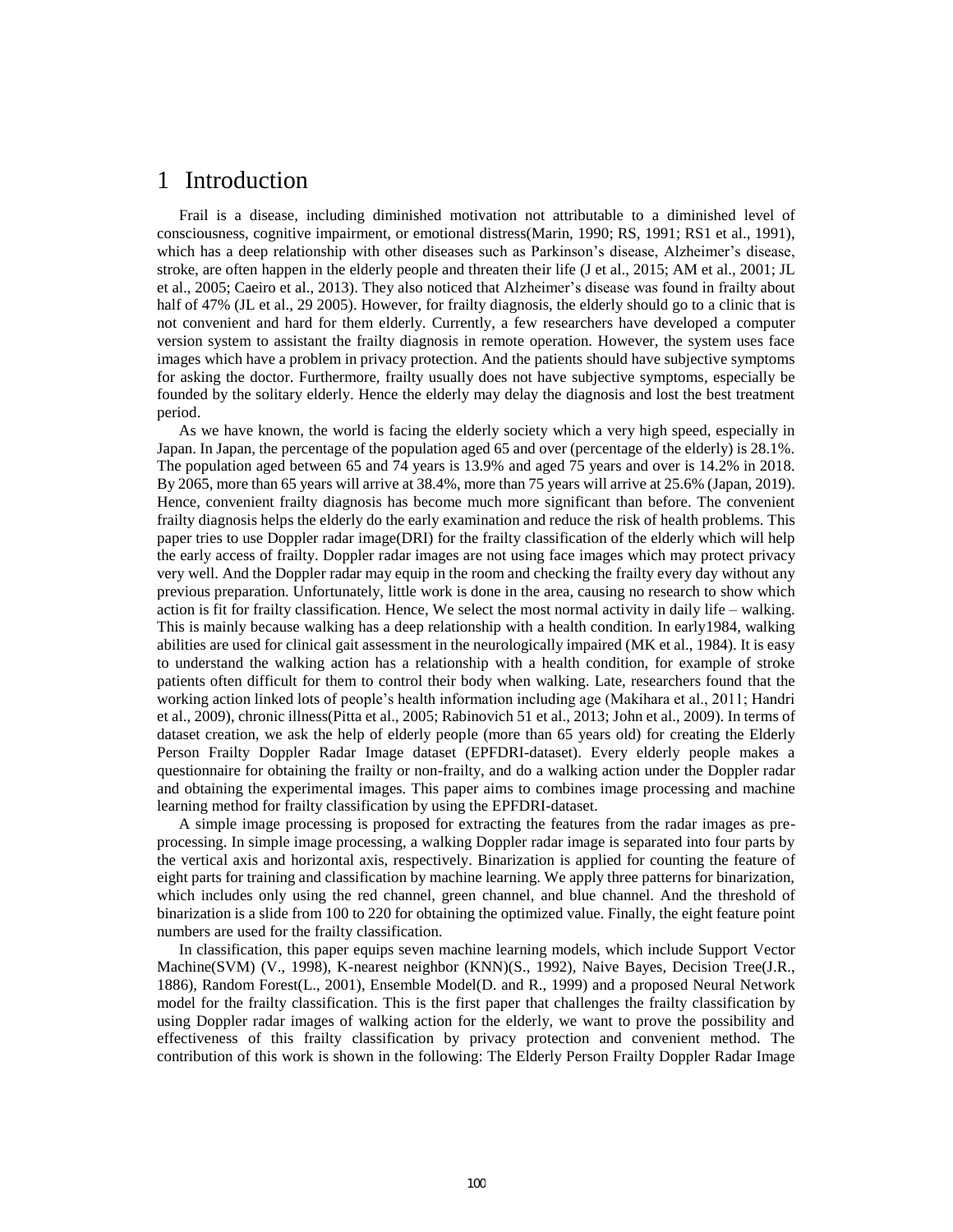dataset (EPFDRI-dataset) is the first dataset for frailty classification of the elderly in walking action. This research challenges to use of the Doppler radar image of walking action for frailty classification, which is the first privacy protection and convenient frailty classification method.

Image processing and machine learning are firstly proposed for the frailty classification of the elderly. The optimization is discussed, including the threshold of binarization, color channel, and machine learning models. Section 1 discusses related work including frailty classification, health care research of walking, and Doppler radar image research in health care. Section 2 shows the dataset creation. Section 3 introduces the proposal and machine learning method which is used in the experimentation. Also, the experimentation results of the frailty classification are shown in section 4. Section 5 discusses the contribution and the limitation of this research and gives a summary and mention of future work.

## 2 Creation of doppler radar frailty image dataset for frailty diagnosis

For training the machine learning model and testing the accuracy of frailty classification, the Elderly Person Frailty Doppler Radar Image dataset (EPFDRI-dataset) is created in this research. 178 elderly people help us to create the dataset of DRI as participants. They also cooperate with the questionnaire for frailty classification previously. About the details of elderly participants, 81 people are between 65 to 75 years old, and 98 are between 76 to 94 years old. All of the elderly are Japanese. Besides, the questionnaire and the answer are written in Japanese.



Figure 1(a) is an example of a Doppler radar image with walking action, and Figure 1(b) shows the walking process which is taken. Figure 1(c) shows the experimental environment, the radar size is about 53cm, and the height is 62cm, the start point is about 70cm from radar. The walking distance is 100cm.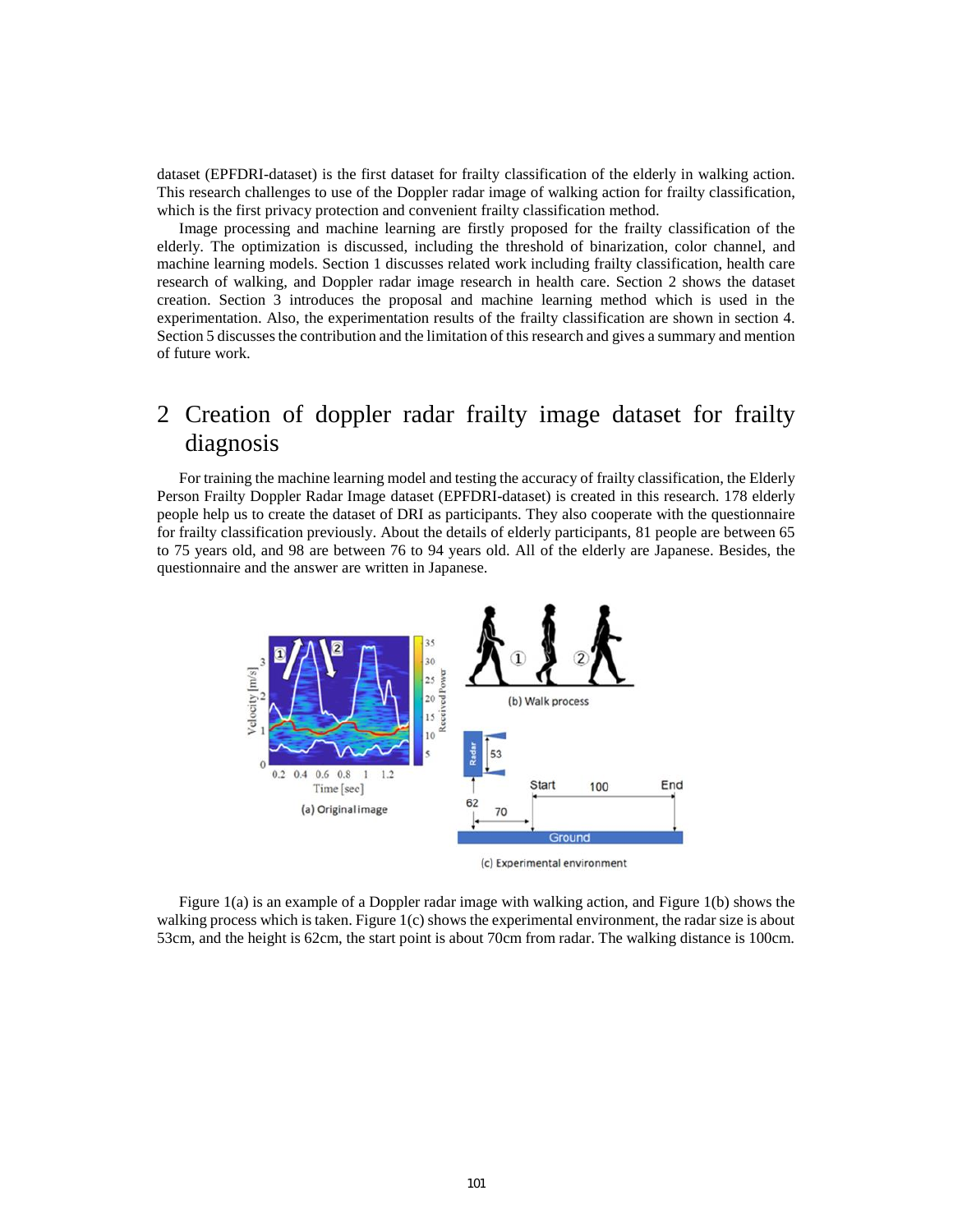## 3 Frailty classification with machine learning

This section proposes a frailty classification method by combining image processing and the machine learning method. In detail, image processing is proposed for extracting features from the walking radar image. And then, seven machine learning methods include the proposed Neural Network method are applied for classification by using the extracted features. This paper tries to prove the possibility of frailty classification by machine learning for the elderly. It also searches for the best method and the optimal parameters by experimentation.

#### 3.1 Feature Extraction

For the reason of the first challenge, which channel in the image is important for the frailty classification is not proved. We focus on pixel configuration for the binarization. Here, we apply three kinds of binarization consists only using the red channel, green channel, and blue channel. The threshold is a very important parameter in binarization, which may influence classification accuracy. The following function shows the threshold decision, in the case of a pixel is greater than the threshold its value is set into 255, otherwise, the pixel value is set into 0. In this paper, the pixel is set as three kinds, including only using the red channel, green channel, blue channel. We slide the threshold from 50 to 220 for selecting the best threshold.

$$
B_{i,j} \begin{cases} 255 \ (P_{i,j} \ge threshold) \\ 0 \ (otherwise) \end{cases} \tag{1}
$$

After the binarization, every image is separated into four parts by the vertical axis and horizontal axis respectively. The white pixel number of eight parts in the binarized image is counted. Finally, the eight numbers are decided as a feature vector for frailty classification by the following machine learning methods.

#### 3.2 K-Nearest Neighbor

K-nearest neighbor is the most simple traditional classifier, by calculating k closest training in the feature space (S., 1992). Absolute distance measuring, Euclidean distance measuring, or some other distance function are used for calculating the minimum distance. In this research, for classification the frailty and non frailty, K is defined as two.

#### 3.3 Naive Bayes

Naive Bayes is a simple technique for constructing classifiers, Abstractly, Naive Bayes is a conditional probability model: given a problem instance to be classified, represented by a vector representing n features, it assigns to this instance probabilities p, for each of K possible outcomes or classes C. The problem with the above formulation is that if the number of features n is large or if a feature can take on a large number of values, then basing such a model on probability tables is infeasible. Therefore, we reformulate the model to make it more tractable.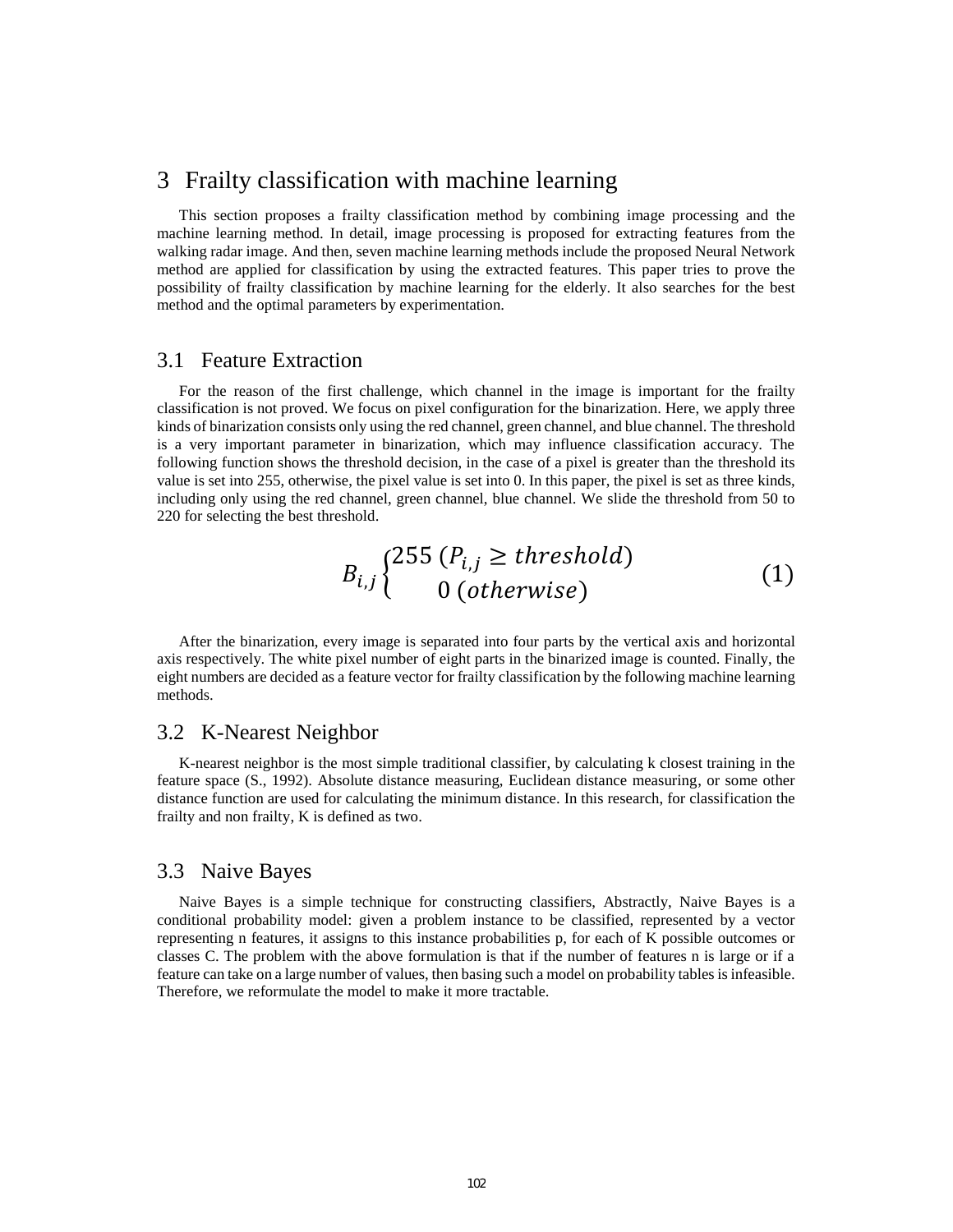#### 3.4 Decision Tree

A decision tree consists of a decision diagram and possible results (including resource costs and risks), ready to create a plan for the goal. The decision tree is a special tree structure to establish and reserve decisions. The decision tree is a decision support tool that uses a tree-like graph or decision model, including random event results, resource elderly, and future use. It is a solution. Decision tree in operations research, especially in decision analysis, helps to determine a strategy that can most likely achieve the goal. If in practice, decision-making can be adopted online without complete knowledge, a decision tree should be used as the best model for the model or an online selection algorithm model. Another use of trees is as a descriptive means of calculating condition statements.

#### 3.5 Random Forest

Random forests is a combination of tree predictors such that each tree depends on the values of a random vector sampled independently and with the same distribution for all trees in the forest (L., 2001). The point is to create a group of decision trees with low correlation by using randomly sampled training data and randomly selected explanatory variables. First of all, m training sets are generated by the bootstrap method. Then, for each training set, a decision tree is constructed.

## 4 Experiment and evaluation works

178 Doppler radar images of 187 elderly people are used for the experimentation. In detail, 142 of them which consists of 62 frailty and 80 non-frailty are used for training, and the left 36 images which consist of 16 frailty and 20 non-frailty are used for testing. It has to be mentioned that each person only has one Doppler radar image of walking action. The programming language of Python3.7 is used for feature exaction and machine learning design. Anaconda is used as the standard platform. The hardware environment is CPU: Core i7 8th Gen, Memory: 32GB.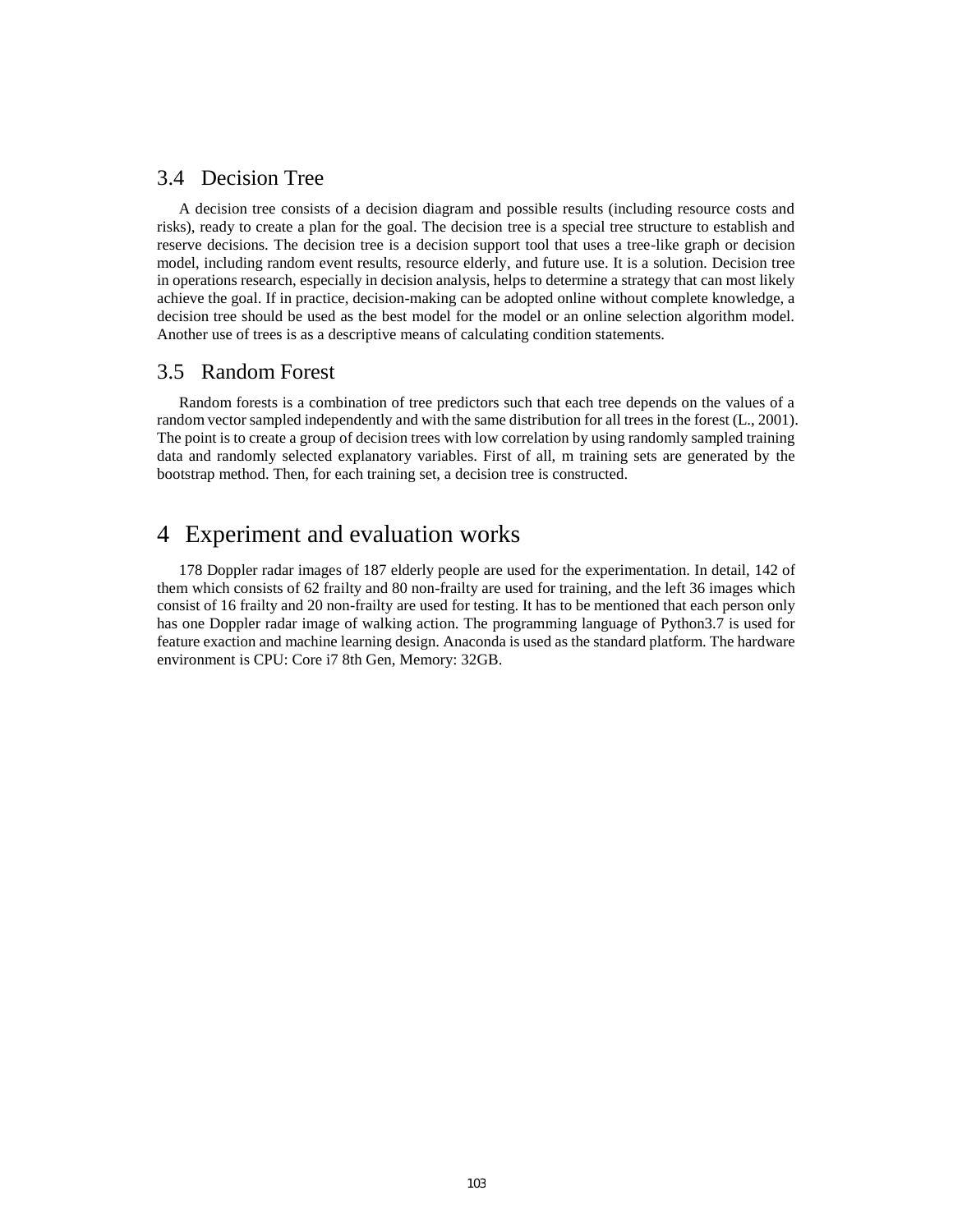

Figure 2. Experimental results of by using green channel.

Figure 2 shows the frailty classification accuracy of only using the green channel. In each figure, the horizontal axis shows the threshold of binarization, and the vertical axis shows the accuracy of frailty classification. In detail, Frail-C is the correct classification rate of frailty, Frail-M is the classified miss rate of frailty. NonFrail-C is the correct classification rate of non-frailty, NonFrail-M is the classified miss-rate of non-frailty. For the limitation of the dataset, about 28.5% of testing data are frailty data which can be found in these figures. Seven sub-figures in Figure 2 show the frailty classification accuracy of six machine learning methods, respectively.

Figure 2 shows the frailty classification accuracy of only using the green channel, the same to the experimental result of the red channel, SVM, Decision tree, and Random Forest cannot achieve better accuracy in Frail-C, and Naive Bayes cannot achieve better accuracy in NonFrail-C.

The difference between the experimental results of the red channel is in KNN, the total accuracy (NonFrail-C + Frail-C) achieves more than 65% in the case of the threshold from 130 to 170, and from 50 to 70. In NN, the total accuracy achieves more than 75% in the case of the threshold from 160 to 200.

Due to deep learning methods are wildly used in the field of classification, we also implement ten kinds of state-of-the-art models for frailty classification and test its classification performance. The models include LeNet (Lecun et al., 1998), AlexNet (A. et al., 2012), GoogLeNet (C. et al., 2015),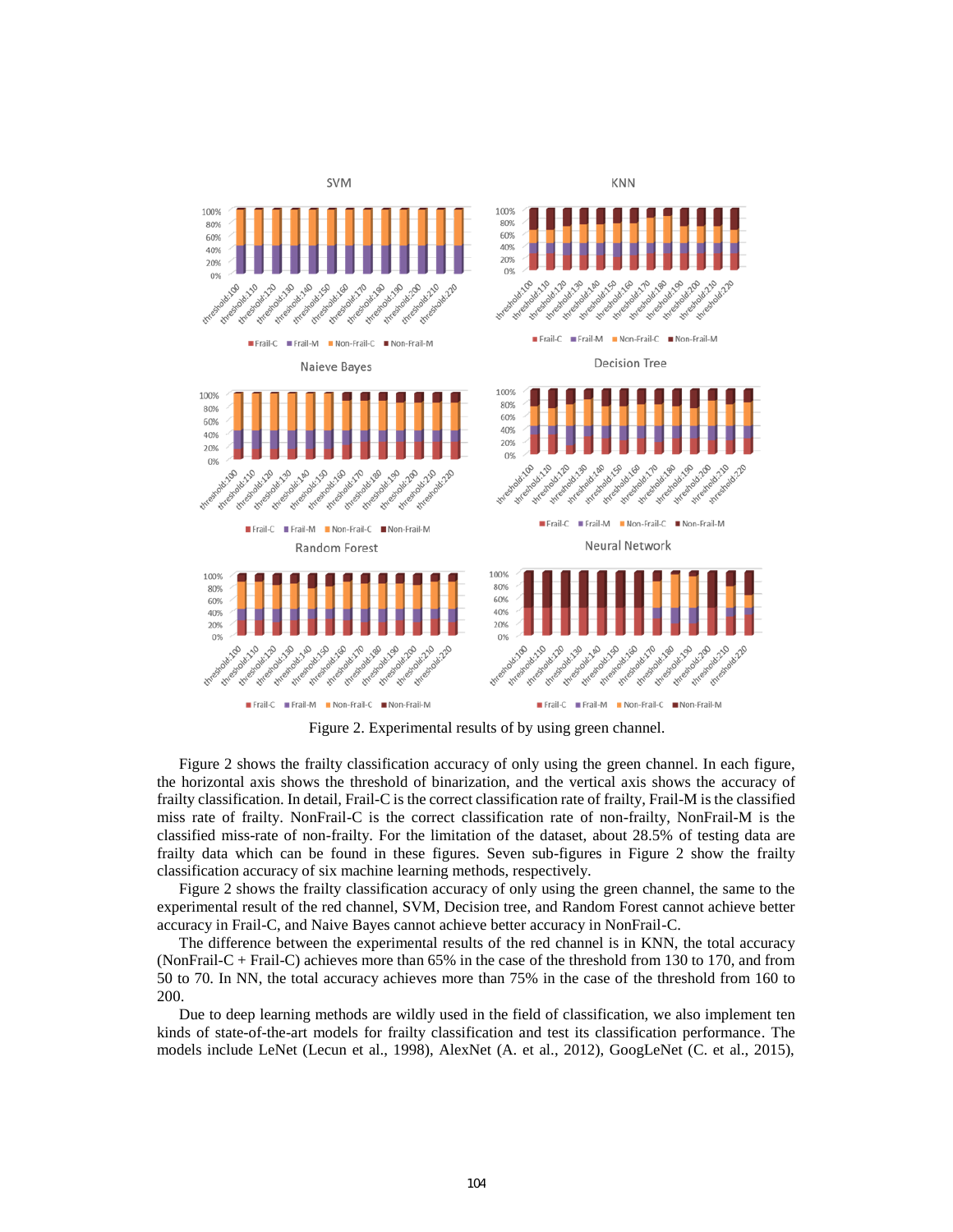VGG16, VGG19 (K. and A., 2015), ResNet152V2 (He et al., 2015), Inception (C. et al., 2016), InceptionResNetV2 (Szegedy et al., 2016), Xception (Chollet, 2017), and MobileNet (Howard et al., 2017). However, few models converge well, shows that the current deep learning method failed to tackle the frail classification by using walking Doppler radar images.

The experimental results try to prove the effectiveness of frailty classification by using radar images in the walking action with the machine learning method. In terms of the feature extraction, binarization is applied by only using the red, green, blue channels, and the threshold is a slide from 100 to 220. The experimental shows that the method can not bring a good accuracy in only using the blue channel. We discussed five machine learning methods for the frailty classification. In conclusion, in the green channel, the threshold slides from 160 to 200 achieve more than 75% of accuracy. It proved that the effectiveness and signification of this research. Even if the accuracy should be improved in the future, this research gives a good signification for proving the possibility of realizing privacy protection and convenient Frail classification method for the elderly person.

The limitation of this research is that the dataset is of small scale, only 178 elderly people are participants who help in creating the dataset. Even if it is very hard to establish the current dataset, and some current research only uses Dozens of participants such as paper (Happy et al., 2019) has 45 participants, and paper (Liu et al., 2018) has 30 patients. For improving the accuracy and realizing the practical implementation, the dataset should be enlarged. Besides, the setting place of Doppler radar and the walking action is the limitation of the research. For the reason that this is our first challenge, the Doppler radar is set in front of the participants, and the walking action is done by order. As means for realizing the production and use it in daily diagnosis, these limitations should be considered.

### 5 Conclusions

This paper tries to use the walking action DRI for the classification of frailty for elderly persons. The walking action is the most normal activity in daily life, and radar image is a good method for privacy protection than the RGB camera, using walking action DRI may help us to realize a convenient and privacy-protected method. For the frailty classification, an image processing and machine learning method combined method is proposed. 178 elderly people help to create a dataset by questionnaire for obtaining the frailty or non-frailty, for training and testing machine learning models. Image processing consists of binarization, image separation, and feature pixel counting as the action of feature extraction. We focus on pixel configuration for the binarization and slid the threshold from 100 to 220 for obtaining the optimized value. Seven machine learning methods include the proposed NN method is applied for classification by using the extracted features. In conclusion, in the green channel, the threshold from 160 to 200 achieve more than 75% of accuracy. It proved that the effectiveness and give a good signification for proving the possibility of realizing a privacy-protected and convenient frailty classification method for the elderly person. However, the capacity of the dataset limited the accuracy of our proposal, hence increasing the dataset and improving the accuracy are major works in the future.

## References

[1] P. L. Rosin. (1999) "Measuring corner properties" Computer Vision and Image Understanding 73 (2): 291-307.

[2] D. G. Lowe. (2004) "Distinctive image features from scale-invariant keypoints" International Journal of Computer Vision 60 (2): 91-110.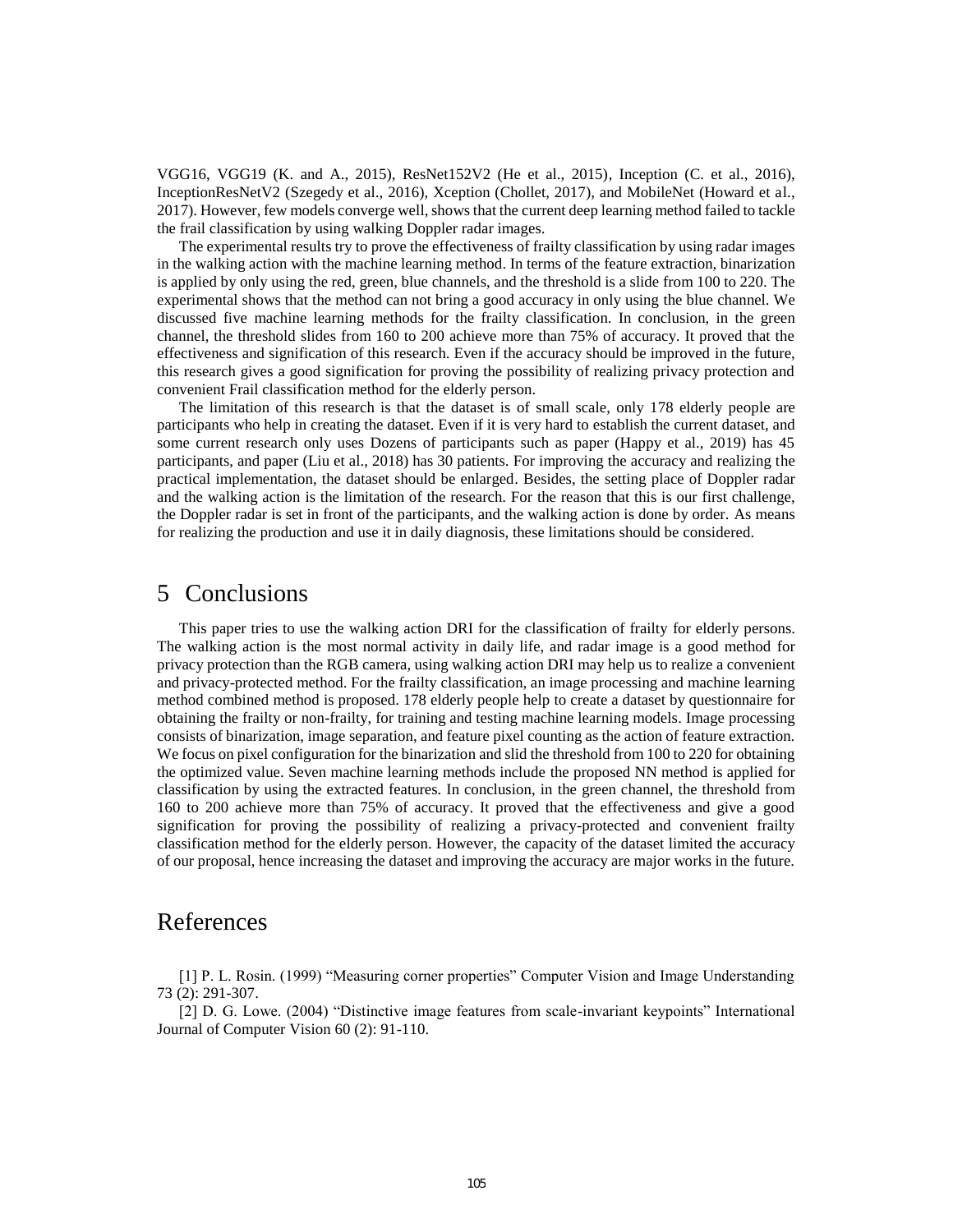[3] Michael Calonder, Vincent Lepetit, Christoph Strecha, and Pascal Fua (2010) "BRIEF: Binary Robust Independent Elementary Features", European Conference on Computer Vision

[4] H. Bay, and T. Tuytelaars (2006) "Surf: Speeded up robust features" Computer Vision ECCV

[5] E. Rublee, and V. Rabaud (2011) "Orb: an efficient alternative to sift or surf", IEEE International Conference on Computer Vision

[6] M. Asada, T. Tanaka, and K. Hosoda (2000) "Adaptive Binocular Visual Servoing for Independently Moving Target Tracking", IEEE International Conference on Robotics and Automation

[7] D. K. Patel, and P. A. Bachani. (2013) "Distance measurement system using binocular stereo vision approach" International Journal of Engineering Research and Technology 2 (12): 2461-2464.

[8] C. Pham and J. Jeon. (2012) "Domain transformation-based efficient cost aggregation for local stereo matching" IEEE Transactions on Circuits and Systems for Video Technology 23 (7): 1119-1130, 2012.

[9] Y. Yoshida (2014) "Gaze-Controlled Stereo Vision to Measure Position and Track a Moving Object: Machine Vision for Crane Control", Sensing Technology: Current Status and Future Trends II, Springer, Cham

[10] Zelin Meng, Xiangbo Kong, Lin Meng, and Hiroyuki Tomiyama (2018) "Coordinate Transformations for Binocular Vision Systems", International Symposium on Advanced Technologies and Applications in the Internet of Things, IEEE

[11] Zelin Meng, Xiangbo Kong, Lin Meng, and Hiroyuki Tomiyama (2018) "Distance Measurement and Camera Calibration Based on Binocular Vision Technology", International Conference on Advanced Mechatronic Systems, IEEE

[12] Zelin Meng, Xiangbo Kong, Lin Meng, and Hiroyuki Tomiyama (2019) "Stereo Vision-Based Depth Estimation", International Conference on Artificial Intelligence and Data Engineering, Springer

[13] Zelin Meng, Xiangbo Kong, Lin Meng, and Hiroyuki Tomiyama (2019) "Lucas-Kanade Optical Flow-Based Camera Motion Estimation Approach", International SoC Design Conference, IEEE

[14] Zelin Meng, Xiangbo Kong, Lin Meng, and Hiroyuki Tomiyama (2019) "Camera Motion Estimation and Optimization Approach", International Conference on Advanced Mechatronic Systems, IEEE

[15] C. Stentoumis. (2014) "On accurate dense stereo-matching using a local adaptive multi-cost approach" ISPRS Journal of Photogrammetry and Remote Sensing 91: 29-49.

[16] L. Basaca-Preciado. (2014) "Optical 3D laser measurement system for navigation of autonomous mobile robot" Optics and Lasers in Engineering 54: 159-169.

[17] R. Correal and P. Gonzalo. (2014) "Automatic expert system for 3D terrain reconstruction based on stereo vision and histogram matching" Expert Systems with Applications 41 (4): 2043-2051.

[18] Ogun and S. Philips. (2014) "An active three-dimensional vision system for automated detection and measurement of surface defects" Journal of Engineering Manufacture 228 (12): 1543- 1549.

[19]Zhiyu Zhang, Zhichen Wang, Hiroyuki Tomiyama, and Lin Meng, "Deep Learning and Lexical Analysis Combined Rubbing Character Recognition," The 2019 International Conference on Advanced Mechatronic Systems (ICAMechS 2019), 8.2019. (Ritsumeikan University).

[20]Zhiyu Zhang, Yuxi Chen, Hiroyuki Tomiyama and Lin Meng, "Rubbing Characters Recognition based on Deep Learning and Lexical Analysis," Ninth Annual Conference of Japanese Association for Digital Humanities (JADH2019), Aug. 2019. (Osaka, Japan).

[21]LeCun Y, Bottou L, Bengio Y, et al. Gradient-based learning applied to document recognition[J]. Proceedings of the IEEE, 1998, 86(11): 2278-2324. Krizhevsky A, Sutskever I, Hinton G E. Imagenet classification with deep convolutional neural networks[C]//Advances in neural information processing systems. 2012: 1097-1105.

[22]Simonyan K, Zisserman A. Very deep convolutional networks for large scale image recognition[J]. arXiv preprint arXiv:1409.1556, 2014.